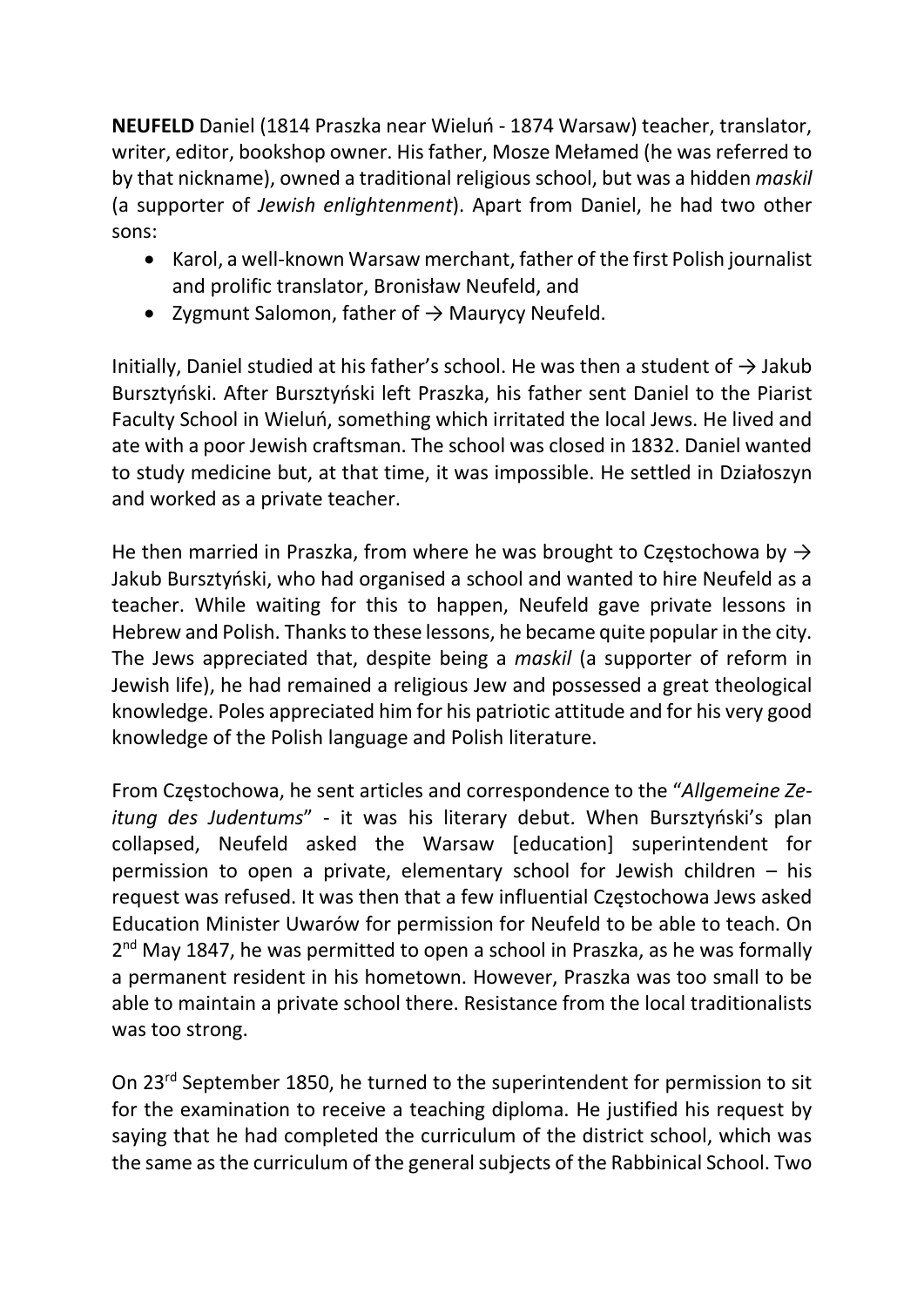months later, he received a refusal. The superintendent stated that the title of "teacher" required graduation from a gimnazjum or completing the full course at the Rabbinical School.

In April 1851, he did not turn to the superintendent, but to the director of the Governate Gimnazjum in Piotrków. He requested permission to open a private school in Częstochowa, and not Praszka. He received that permission in July 1851. He opened a model school at ul. Garncarska 23, one of the best in the province. The school had a dormitory, because children from other towns and cities also attended. Hebrew was taught there by Josef Szenhak, a maskil and author of many books in the field of natural sciences.

Neufeld wanted to expand the school's curriculum so that his students could enter a gimnazjum after graduation. In February 1852, he asked the superintendent for permission to teach French, history and geography. He was refused. Neufeld's school continued until May 1860. Over the course of ten years, the school had educated a generation, who later occupied an important place in the Jewish life of Częstochowa. Many Jewish merchants and doctors Łódź, Włocławek and Płock attended Neufeld's school. It is not known as to whether he was a good educator, but he employed good teachers. There was a time when the school had over a hundred students, a quarter of them coming from outside of Częstochowa. The majority of them came from wealthy homes, because staying in Neufeld's boarding school cost a lot of money.

Neufeld was not a practical man. For this reason, he did not treat his school, or even the boarding school, as a business. The school was not well administered and, over time, began incurring losses. For that reason, Neufeld had to close it.

At that time, Orgelbrand invited him to Warsaw and asked him to edit the Judaic section of a huge Polish encyclopaedia, which he had begun to publish. At the end of May 1860, Neufeld wrote a request to the education superintendent for permission to move his school to Warsaw. But, two months later, he withdrew the request himself.

His ties to Częstochowa remained, as his family had remained there. Before leaving, Neufeld established a bookshop there, which he entrusted to his daughter. His son-in-law soon became the owner  $\rightarrow$  Leopold Kohn.

Neufeld had ambitions for which Częstochowa was too small. In March 1859, he wrote to the Warsaw superintendent, submitting a project to reorganise Jewish elementary schools in the Kingdom. In April 1861, after some minor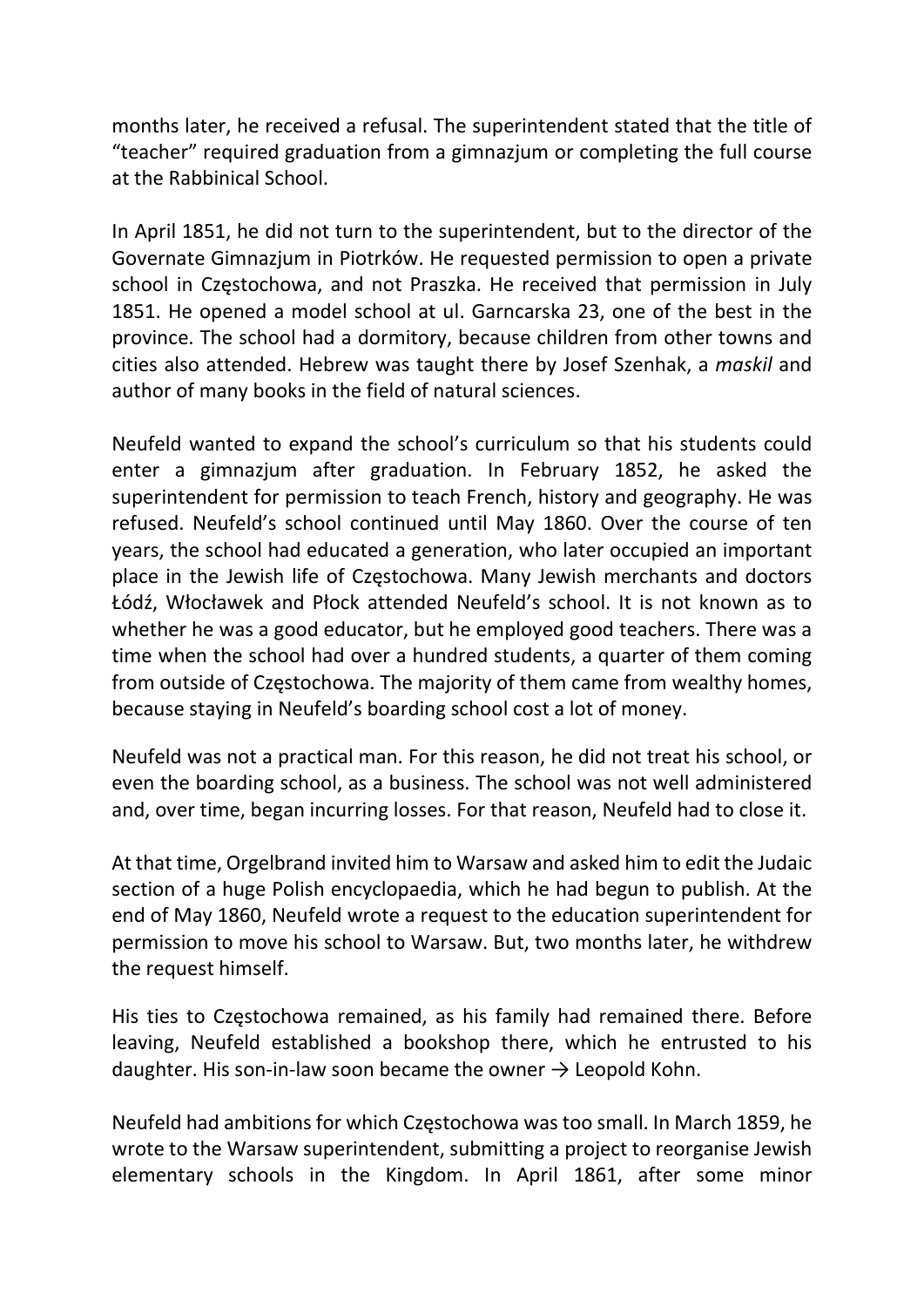amendments had been made, the project was presented to Aleksander Wielopolski. It was an expression of a change in Neufeld's attitude. He had earlier emphasised teaching as the superior task. Now, he brought to the fore the functions of education - preparation for life in a modern society. He became more conciliatory towards the traditionalists and towards traditional, Jewish education. In order to widen education, he advocated for the expansion of the network of Jewish, elementary schools. He wanted to introduce, into them, Polish language and secular subjects. Initially, he was in favour of German as a teaching language - at least at the beginning of studies (due to its similarity to Yiddish). He later opted for the Polish language and Polish-language textbooks. He supported schools for girls, with the same (or similar) curriculum as that for boys.

To members of self-education circles, meeting in the home of Henryk Toeplitz on ul. Daniłowicza, he gave lectures on the subject of Hasidism. It was the first time that an objective view of this religious movement had been attempted.

It was then that the idea was born of crea7ting his own journal, with research on the history of the Jewish people being conducted by Jews. Leon Kronenberg financed "Jutrzenka [Morning Star] – a Weekly for Polish Israelites", published in the Polish language in 1861-1863. Neufeld was also a participant in the Polish-Jewish fraternity. In 1862 (or 1863), he organised a patriotic demonstration of Jews and Poles in the railway station hotel (now the "Polonia"). He was arrested. On 23rd October 1863, the authorities shut down the offices of "Jutrzenka".

In November 1863, Neufeld was again arrested and sent to Czelabińska. To him, the road to exile was a shock and a disappointment. Poles, representatives of the nobility, did not show the slightest solidarity with the Jewish exiles. He returned from exile after two years, totally shattered mentally.

He was forbidden to live in Warsaw, so he left for Piotrków. However, until 1868, he collaborated in the editing of Samuel Orgelbrand's Encyklopedia powszechna [Universal Encyclopaedia]. He mainly occupied himself with working on literature and as a translator. He was the author of Modlitewnika dla Żydów-Polaków [Prayer Book for Jews-Poles] (1865), Modlitw dla dzieci żydowskich [Prayer Nook for Jewish Children] (1865), Modłów starożytnych Izraelitów and [Prayers for Ancient Israelites] (1865). He also translated the Torah into Polish.

On 21st July 1868, Neufeld's son-in-law, Leopold Kohn, opened a bookshop for him in Piotrków (on the corner of ul. Sieradzka and plac Pobernardyńskiego), but